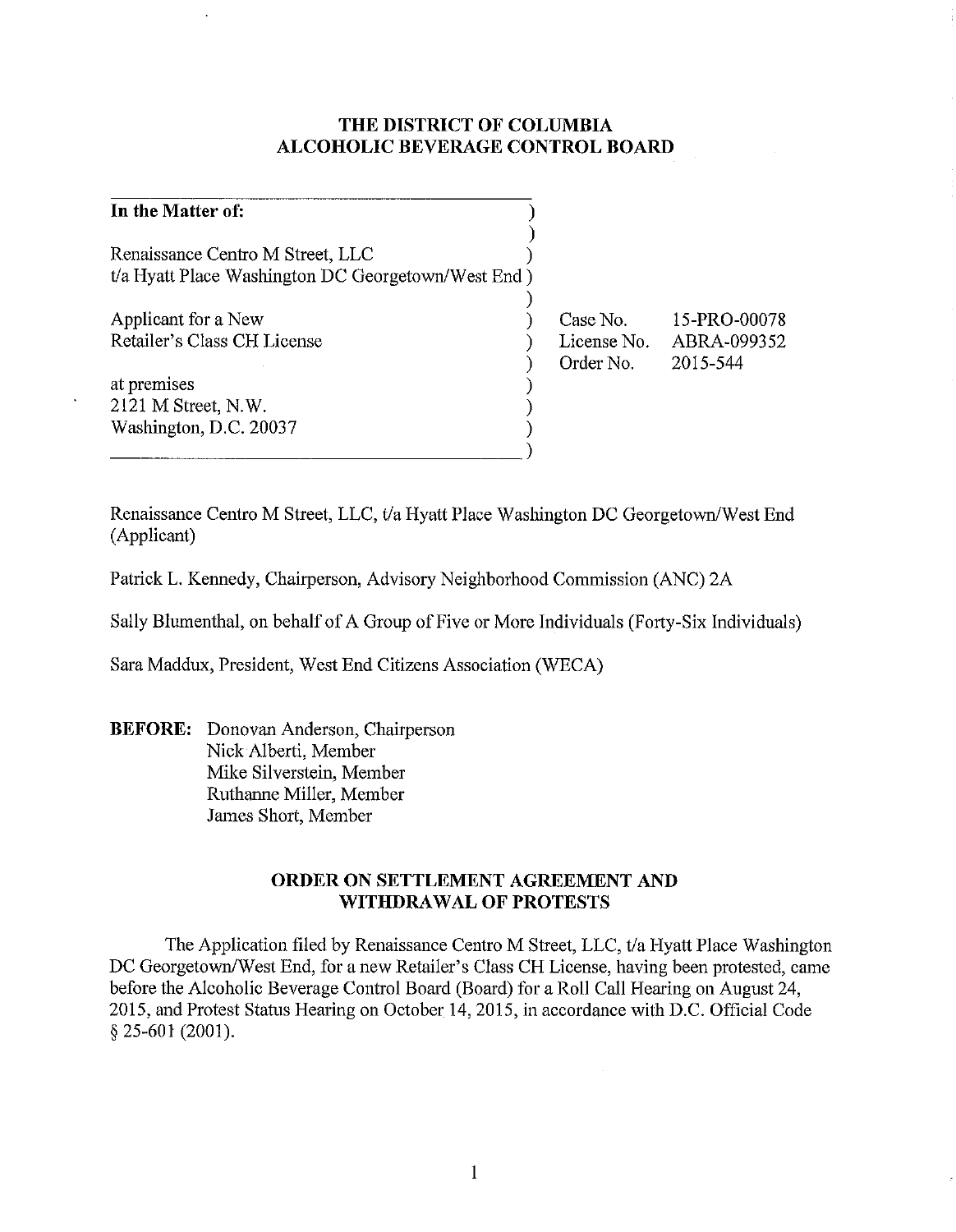The official records of the Board reflect that the Applicant, ANC 2A, a Group of Five or More Individuals, and WECA have entered into a Settlement Agreement (Agreement), dated November 10,2015, that governs the operation of the Applicant's establishment.

The Agreement has been reduced to writing and has been properly executed and filed with the Board. The Applicant; Chairperson Patrick L. Kennedy, on behalf of ANC 2A; Sally Blumenthal, on behalf of A Group of Five or More Individuals; and Sara Maddux, on behalf of WECA; are signatories to the Agreement.

This Agreement constitutes a withdrawal of the Protests filed by ANC 2A and the Group of Five or More Individuals.

Accordingly, it is this 18th day of November, 2015, **ORDERED** that:

- I. The Application filed by Renaissance Centro M Street, LLC, *t/a* Hyatt Place Washington DC Georgetown/West End, for a new Retailer's Class CH License, located at 2121 M Street, N.W., Washington, D.C., is **GRANTED;**
- 2. The Protests of ANC 2A and the Group of Five or More Individuals in this matter are hereby **DISMISSED;**
- 3. The above-referenced Settlement Agreement, dated November 10, 2015, submitted by the parties to govern the operations of the Applicant's establishment is APPROVED and **INCORPORATED** as part of this Order; and
- 4. Copies of this Order shall be sent to the Applicant; ANC 2A; Sally Blumenthal, on behalf of the Group of Five or More Individuals; and Sara Maddux, on behalf of WECA.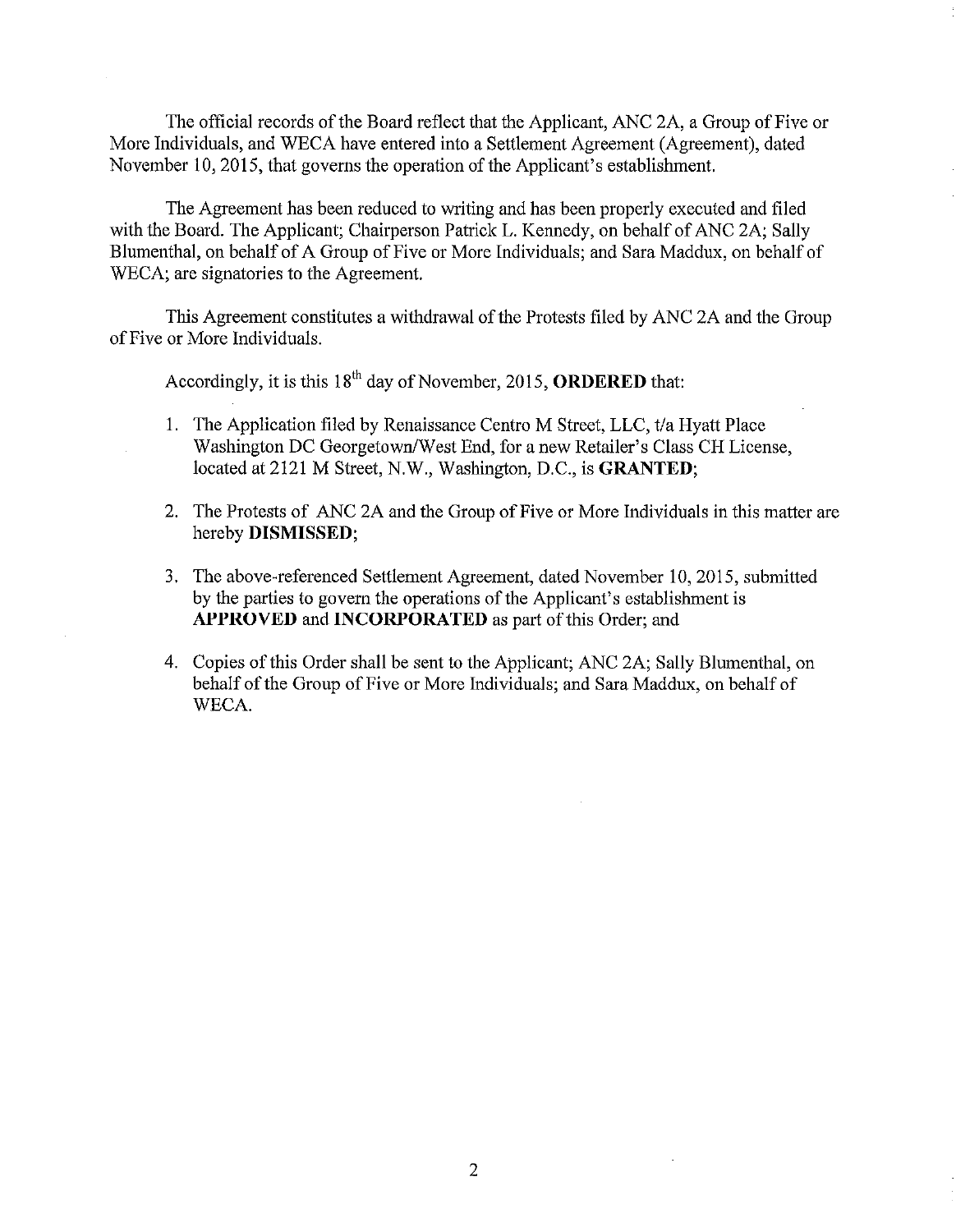District of Columbia Alcoholic Beverage Control Board

vsMQ 949-1 Donovan Anderson, Chairperson

Nick Alberti, Member

~;1

ke Silverstein, Member

Ruthanne Miller, Member

 $=$   $\sqrt{(\ln 7 -$ 

lames Short, Member

Pursuant to D.C. Official Code  $\S$  25-433(d)(1), any party adversely affected may file a Motion for Reconsideration of this decision within ten (10) days of service of this Order with the Alcoholic Beverage Regulation Administration, 2000 14<sup>th</sup> Street, N.W., Suite 400S, Washington, DC 20009.

Also, pursuant to section 11 of the District of Columbia Administrative Procedure Act, Pub. L. 90-614,82 Stat. 1209, D.C. Official Code §2-51O (2001), and Rule 15 of the District of Columbia Court of Appeals, any party adversely affected has the right to appeal this Order by filing a petition for review, within thirty (30) days of the date of service of this Order, with the District of Columbia Court of Appeals, 430 E Street, N.W., Washington, D.C. 20001; (202/879- 1010). However, the timely filing of a Motion for Reconsideration pursuant to 23 DCMR § 1719.1 (2008) stays the time for filing a petition for review in the District of Columbia Court of Appeals until the Board rules on the motion. See D.C. App. Rule 15(b) (2004).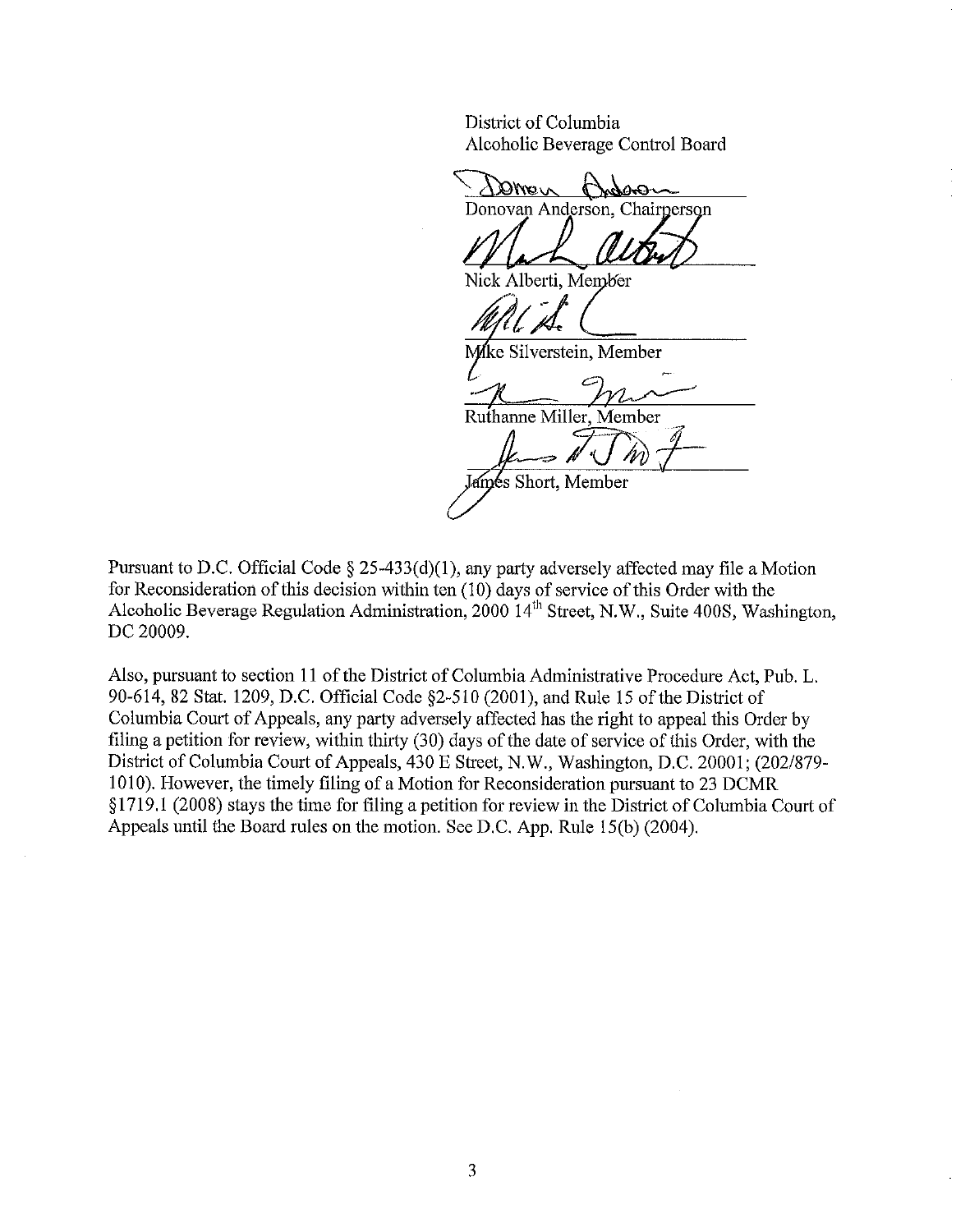### SETTLEMENT AGREEMENT

This Settlement Agreement is made on this 10lhday of November, 2015, by and between Renaissance Centro M Street LLC, *tla* Hyatt Place Washington DClGeorgetownlWest End ("the Applicant") and Advisory Neighborhood Commission 2A ("the ANC'), Sally Blumenthal, designated representative of a group of 46 individuals ("the Group of Individuals") and West End Citizens Association ("WECA")<sup>1</sup> (collectively "Protestants")

### **WITNESSETH**

WHEREAS, the Applicant's application for a Class CH Alcoholic Beverage Control (ABC) license for premises 2121 M Street, NW is pending before the District of Columbia ABC Board; and,

WHEREAS, said premises is within the jurisdictional boundaries of the ANC and WECA; and, the Group of Individuals reside across the street from the Applicant's proposed premises; and,

WHEREAS, the Protestants objections are limited to the summer garden rooftop terrace endorsement, and there are not objections to the underlying hotel interior operations; and,

WHEREAS, the parties desire to enter into this Settlement Agreement in order to reflect their understandings regarding certain aspects of the Applicant's rooftop operations;

NOW, THEREFORE, in consideration of the recitals set forth above and the terms and conditions provided below, the parties agree as follows:

### 1. Maximum Seating

The summer garden rooftop terrace seating and total occupant load shall not exceed forty-nine (49) or any lesser number as indicated on the Certificate of Occupancy.

### 2. Hours & Days of Rooftop Terrace Operation

The hours of operation and sales of alcoholic beverages on the rooftop terrace summer garden shall not exceed the hours as follows:

Sunday through Thursday: 10:00 am to 10:00 pm; and Friday and Saturday: 10:00 am to 11:00 pm

The rooftop terrace summer garden will not be open to the general public. and a hotel key card will be required to operate the elevator to the roof level. There will not be a permanent bar on the rooftop terrace. nor will any tent structures be placed on the rooftop. After the conclusion of nightly hours on the rooftop terrace. Applicant shall lock off elevator access in a manner to reasonably prevent after

<sup>&</sup>lt;sup>1</sup> WECA was not granted standing at the initial roll call hearing and filed a timely Motion for Reinstatement which applicant did not oppose. WECA remains a party to this agreement irrespective of the standing status to protest of the application.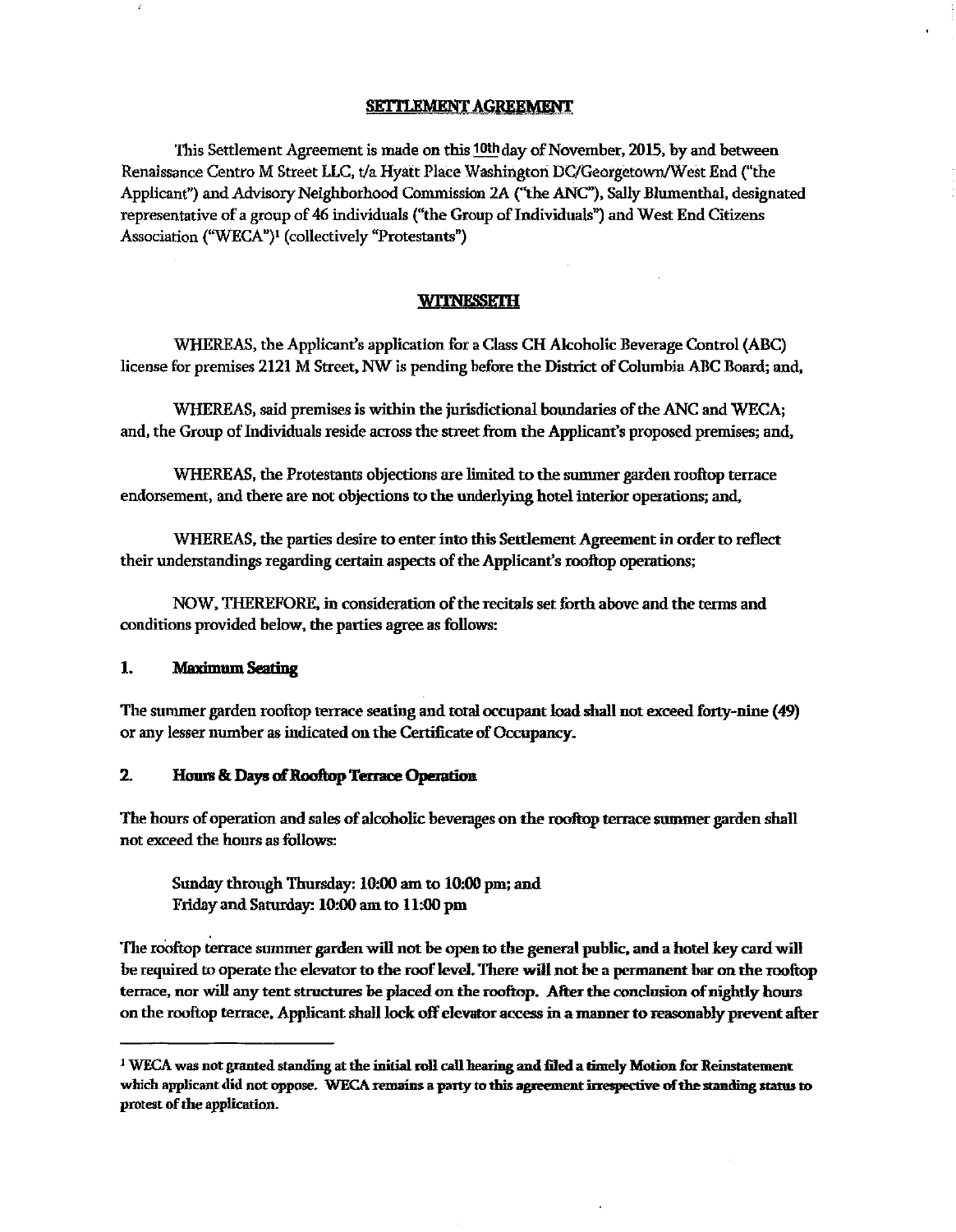hours use of the rooftop by any hotel guests. It is understood by the parties that hotel employees may remain past the nighttime operation hours to clean up and secure the rooftop, but no longer than one (1) hour after the nighttime operation hours above mentioned.

# 3. Music & Entertainment

Applicant shall not offer entertainment or live music on the rooftop summer garden. Background recorded music will be permitted but will be monitored to maintain reasonable noise levels and speakers will be placed facing North away from the residents of  $1177$   $22<sup>nd</sup>$  St. NW. Subwoofers will not be placed on the rooftop terrace. Any events will not be for public access but only for booked events associated with guests of the hotel and portable bar service may be provided.

Background music provided by speakers shall tenninate at 10:00 pm.

# 4. Licensee Point of Contact

The Protestants acknowledge having received the contact information for the Applicant's management company. Applicant will provide the Protestant's with new contact information for successive management staff, including the General Manager. The Protestants are encouraged to contact the Applicant or the General Manager directly regarding complaints related to this Agreement including, but not limited to, complaints of noise.

## 5. Incorporation of Settlement Agreement

The Applicant acknowledges that the Protestants are relying on the foregoing commitments and will withdraw the protests that heretofore have been filed with the ABC Board. The parties joindy request that this Agreement be incorporated into the ABC Board's order approving the pending summer garden endorsement to the Oass CH license application.

[SIGNATURES TO FOLLOW]